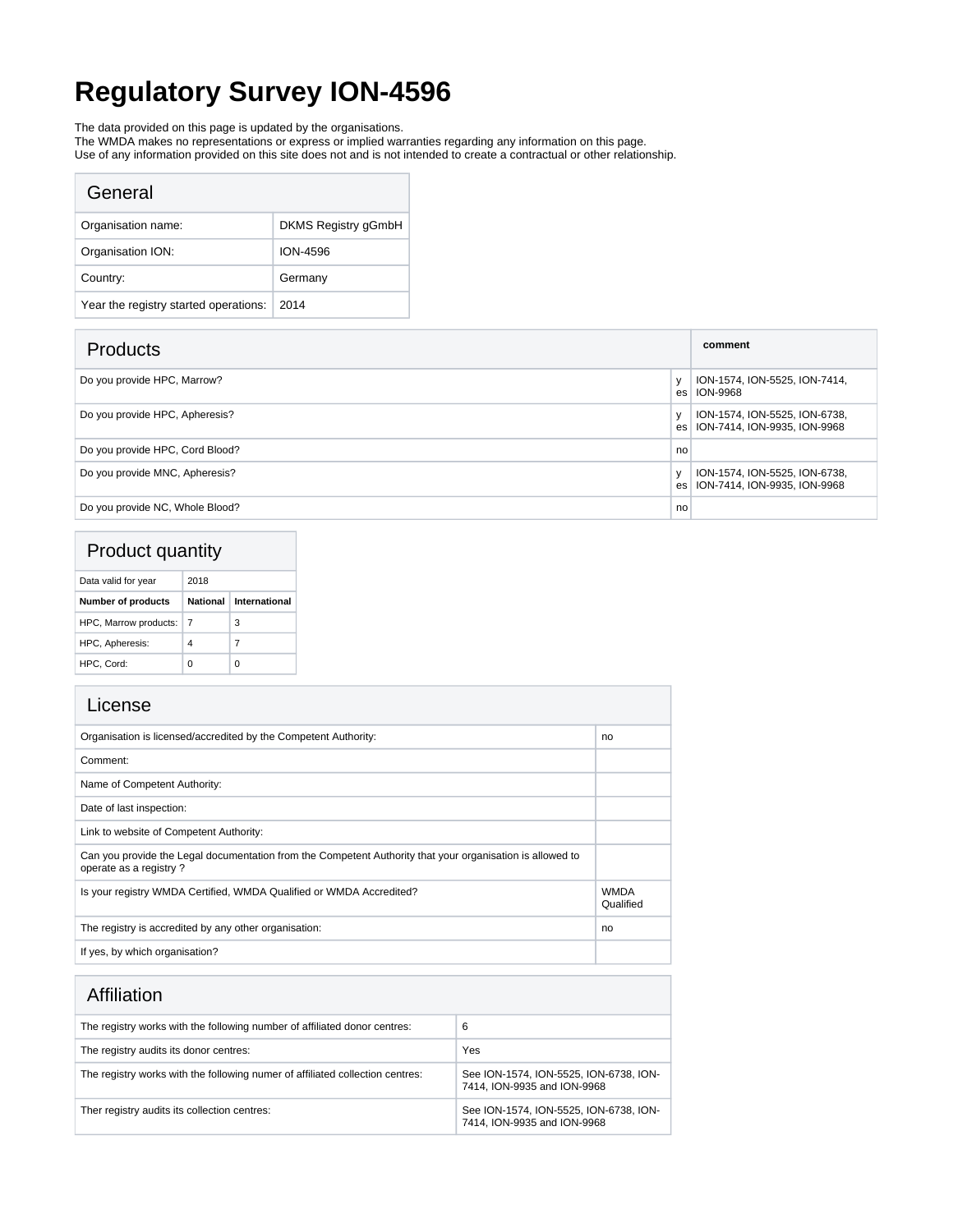| The registry works with the following number of affiliated Cord Blood Banks:                                                                  | not applicable                                                        |
|-----------------------------------------------------------------------------------------------------------------------------------------------|-----------------------------------------------------------------------|
| The registry audits its Cord Blood Banks:                                                                                                     | not applicable                                                        |
| The registry works with the following number of affiliated transplant centres:                                                                | > 50                                                                  |
| The registry audits its transplant centres:                                                                                                   | Paper based evaluation according to<br>WMDA criteria.                 |
| The registry works with the following number of affiliated IDM Testing<br>Laboratories:                                                       | See ION-1574, ION-5525, ION-6738, ION-<br>7414, ION-9935 and ION-9968 |
| The registry audits its IDM Testing Laboratories:                                                                                             | See ION-1574, ION-5525, ION-6738, ION-<br>7414, ION-9935 and ION-9968 |
| The registry works with the following number of affiliated HLA/other DNA<br>markers testing laboratories:                                     | 1                                                                     |
| The registry audits its HLA/other DNA markers testing laboratories:                                                                           | HLA laboratory is accredited by EFI and<br>ASHI.                      |
| The registry would be able to provide a full list of name/addresses of each<br>affiliated and their licence/accreditation status, on request: | yes                                                                   |
| The Cord Blood Banks are FACT-NetCord accredited:                                                                                             |                                                                       |
| If yes, the following Cord Blood Bank(s) are accredited:                                                                                      |                                                                       |
| The registry is able to provide a copy of all the certificates:                                                                               | yes                                                                   |
| Affiliated centres comply with WMDA Standards and applicable national<br>requlations:                                                         | yes                                                                   |
| The registry has requirements for affiliated centres in addition to WMDA<br>Standards and applicable national regulations:                    | no                                                                    |
| If yes, what are these requirements?                                                                                                          |                                                                       |

## Donor policy

| <b>DUTIOL DUILLY</b>                                                                                                     |     |
|--------------------------------------------------------------------------------------------------------------------------|-----|
| All donors are unpaid volunteers:                                                                                        | yes |
| All donors are informed about donation process and associated risks:                                                     | yes |
| Donors sign a valid informed consent to donate in the presence of a medical doctor/health care personnel/registry staff: | yes |
| The registry has systems in place to protect and control access to donor/patient records:                                | yes |
| The registry maintains donor anonymity:                                                                                  | yes |
| The registry has detailed donor evaluation and exclusion criteria in place:                                              | yes |
| The registry has donor evaluation and exclusion criteria that do meet or exceed the WMDA quidelines:                     | yes |

## IDM

| <b>IDM</b>                                    | <b>Tested</b>  | Method                                                               | Days between test<br>and sampling/workup                             |
|-----------------------------------------------|----------------|----------------------------------------------------------------------|----------------------------------------------------------------------|
| ALT/ASTALT/AST ratio, De-Ritis-Quotient       | $\sim$         | See ION-1574, ION-5525, ION-6738, ION-7414,<br>ION-9935 and ION-9968 | See ION-1574, ION-5525, ION-6738, ION-7414,<br>ION-9935 and ION-9968 |
| ChagasChagas, T. cruzi                        |                | See ION-1574, ION-5525, ION-6738, ION-7414,<br>ION-9935 and ION-9968 | See ION-1574, ION-5525, ION-6738, ION-7414,<br>ION-9935 and ION-9968 |
| CMV IgGCytomegalovirus (CMV) Antibody         | $\sim$         | See ION-1574, ION-5525, ION-6738, ION-7414,                          | See ION-1574, ION-5525, ION-6738, ION-7414,                          |
| testing IgG                                   |                | ION-9935 and ION-9968                                                | ION-9935 and ION-9968                                                |
| CMV IgMCytomegalovirus (CMV) Antibody         | $\sim$         | See ION-1574, ION-5525, ION-6738, ION-7414,                          | See ION-1574, ION-5525, ION-6738, ION-7414,                          |
| testing IgM                                   |                | ION-9935 and ION-9968                                                | ION-9935 and ION-9968                                                |
| <b>CMV TotalCytomegalovirus Total</b>         |                | See ION-1574, ION-5525, ION-6738, ION-7414,<br>ION-9935 and ION-9968 | See ION-1574, ION-5525, ION-6738, ION-7414,<br>ION-9935 and ION-9968 |
| EBV IgGEpstein-Barr Virus Antibody testing    | $\blacksquare$ | See ION-1574, ION-5525, ION-6738, ION-7414,                          | See ION-1574, ION-5525, ION-6738, ION-7414,                          |
| lgG                                           |                | ION-9935 and ION-9968                                                | ION-9935 and ION-9968                                                |
| EBV IgMEpstein-Barr Virus Antibody testing    | $\blacksquare$ | See ION-1574, ION-5525, ION-6738, ION-7414,                          | See ION-1574, ION-5525, ION-6738, ION-7414,                          |
| lgM                                           |                | ION-9935 and ION-9968                                                | ION-9935 and ION-9968                                                |
| HAV (NAT) Anti-hepatitis A virus nucleic acid | $\blacksquare$ | See ION-1574, ION-5525, ION-6738, ION-7414,                          | See ION-1574, ION-5525, ION-6738, ION-7414,                          |
| testing                                       |                | ION-9935 and ION-9968                                                | ION-9935 and ION-9968                                                |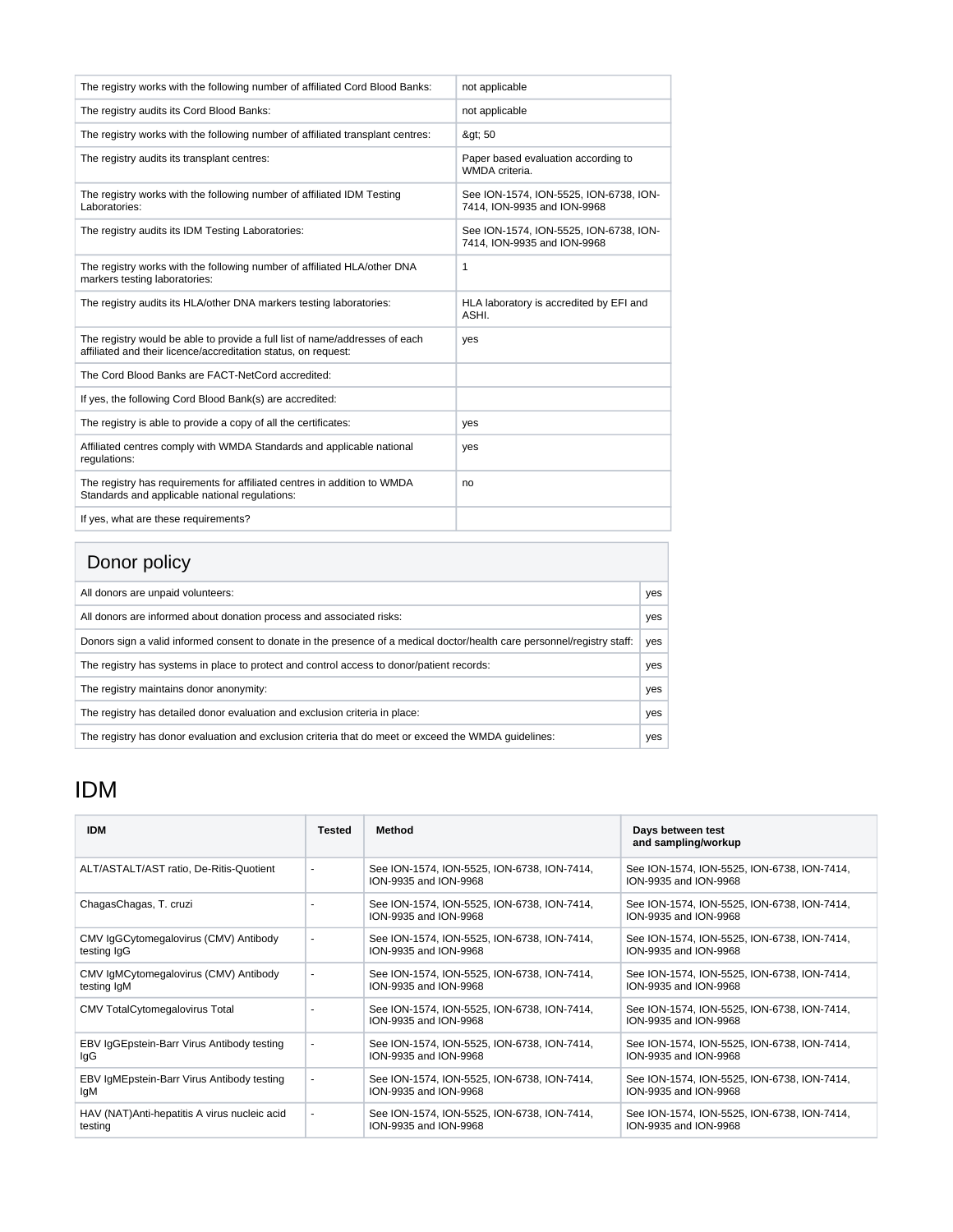| HBV (NAT) Hepatitis B nucleic acid testing                      |                          | See ION-1574, ION-5525, ION-6738, ION-7414,<br>ION-9935 and ION-9968 | See ION-1574, ION-5525, ION-6738, ION-7414,<br>ION-9935 and ION-9968 |
|-----------------------------------------------------------------|--------------------------|----------------------------------------------------------------------|----------------------------------------------------------------------|
| HBc AbHepatitis B core antibody testing                         | ÷,                       | See ION-1574, ION-5525, ION-6738, ION-7414,<br>ION-9935 and ION-9968 | See ION-1574, ION-5525, ION-6738, ION-7414,<br>ION-9935 and ION-9968 |
| HBs AgHepatitis B Surface antigen testing                       | ÷,                       | See ION-1574, ION-5525, ION-6738, ION-7414,<br>ION-9935 and ION-9968 | See ION-1574, ION-5525, ION-6738, ION-7414,<br>ION-9935 and ION-9968 |
| HCV (NAT) Hepatitis C nucleic acid testing                      | ÷,                       | See ION-1574, ION-5525, ION-6738, ION-7414,<br>ION-9935 and ION-9968 | See ION-1574, ION-5525, ION-6738, ION-7414,<br>ION-9935 and ION-9968 |
| HCV AbHepatitis C antibody testing                              | L.                       | See ION-1574, ION-5525, ION-6738, ION-7414,<br>ION-9935 and ION-9968 | See ION-1574, ION-5525, ION-6738, ION-7414,<br>ION-9935 and ION-9968 |
| HEV (NAT) Hepatitis E Virus nucleic acid<br>testing             | ä,                       | See ION-1574, ION-5525, ION-6738, ION-7414,<br>ION-9935 and ION-9968 | See ION-1574, ION-5525, ION-6738, ION-7414,<br>ION-9935 and ION-9968 |
| HIV (NAT)Human Immunodeficiency Virus<br>nucleic acid testing   | J.                       | See ION-1574, ION-5525, ION-6738, ION-7414,<br>ION-9935 and ION-9968 | See ION-1574, ION-5525, ION-6738, ION-7414,<br>ION-9935 and ION-9968 |
| HIV-1 AbHuman Immunodeficiency Virus HIV-<br>1 antibody testing | $\blacksquare$           | See ION-1574, ION-5525, ION-6738, ION-7414,<br>ION-9935 and ION-9968 | See ION-1574, ION-5525, ION-6738, ION-7414,<br>ION-9935 and ION-9968 |
| HIV-2 AbHuman Immunodeficiency Virus HIV-<br>2 antibody testing | $\overline{\phantom{a}}$ | See ION-1574, ION-5525, ION-6738, ION-7414,<br>ION-9935 and ION-9968 | See ION-1574, ION-5525, ION-6738, ION-7414,<br>ION-9935 and ION-9968 |
| HIV p24Human Immunodeficiency Virus p24<br>antigen testing      | ÷,                       | See ION-1574, ION-5525, ION-6738, ION-7414,<br>ION-9935 and ION-9968 | See ION-1574, ION-5525, ION-6738, ION-7414,<br>ION-9935 and ION-9968 |
| HTLV-IHuman T-Lymphotropic Virus type I<br>testing              | ÷,                       | See ION-1574, ION-5525, ION-6738, ION-7414,<br>ION-9935 and ION-9968 | See ION-1574, ION-5525, ION-6738, ION-7414,<br>ION-9935 and ION-9968 |
| HTLV-IIHuman T-Lymphotropic Virus type II<br>testing            | ÷,                       | See ION-1574, ION-5525, ION-6738, ION-7414,<br>ION-9935 and ION-9968 | See ION-1574, ION-5525, ION-6738, ION-7414,<br>ION-9935 and ION-9968 |
| MalariaMalaria                                                  | L.                       | See ION-1574, ION-5525, ION-6738, ION-7414,<br>ION-9935 and ION-9968 | See ION-1574, ION-5525, ION-6738, ION-7414,<br>ION-9935 and ION-9968 |
| <b>HSVHerpes Simplex Virus</b>                                  | L.                       | See ION-1574, ION-5525, ION-6738, ION-7414,<br>ION-9935 and ION-9968 | See ION-1574, ION-5525, ION-6738, ION-7414,<br>ION-9935 and ION-9968 |
| STSSerological tests for syphilis                               | ÷.                       | See ION-1574, ION-5525, ION-6738, ION-7414,<br>ION-9935 and ION-9968 | See ION-1574, ION-5525, ION-6738, ION-7414,<br>ION-9935 and ION-9968 |
| STS FTA-ABSSerological test for syphilis                        | ä,                       | See ION-1574, ION-5525, ION-6738, ION-7414,<br>ION-9935 and ION-9968 | See ION-1574, ION-5525, ION-6738, ION-7414,<br>ION-9935 and ION-9968 |
| ToxoplasmosisToxoplasmosis                                      | ÷.                       | See ION-1574, ION-5525, ION-6738, ION-7414,<br>ION-9935 and ION-9968 | See ION-1574, ION-5525, ION-6738, ION-7414,<br>ION-9935 and ION-9968 |
| VZVVaricella Zoster Virus                                       |                          | See ION-1574, ION-5525, ION-6738, ION-7414,<br>ION-9935 and ION-9968 | See ION-1574, ION-5525, ION-6738, ION-7414,<br>ION-9935 and ION-9968 |
| WNV-NATWest Nile Virus nucleic acid testing                     | ÷,                       | See ION-1574, ION-5525, ION-6738, ION-7414,<br>ION-9935 and ION-9968 | See ION-1574, ION-5525, ION-6738, ION-7414,<br>ION-9935 and ION-9968 |
| Other tests performed                                           | ÷,                       | See ION-1574, ION-5525, ION-6738, ION-7414,<br>ION-9935 and ION-9968 | See ION-1574, ION-5525, ION-6738, ION-7414,<br>ION-9935 and ION-9968 |

#### **Testing** The physical and medical exam at donor workup is performed by a medical doctor: y with the physical and medical exam at donor workup is performed by a medical doctor: es All donor testing (at workup) for infectious disease is performed in a laboratory certified/licensed by a Competent Authority: y es HLA typing for patient specific request is performed in an appropriately accredited laboratory: y y es Sterility testing is performed on the adult donor product: y very set of the state of the state of the state of the state of the state of the state of the state of the state of the state of the state of the state of the st es Sterility testing is performed on the cord blood product: Screening questionnaire to exclude communicable disease: y es Screening questionnaire to exclude donors with 'high risk' lifestyles: y es Donor reliability identified by a medical doctor: es